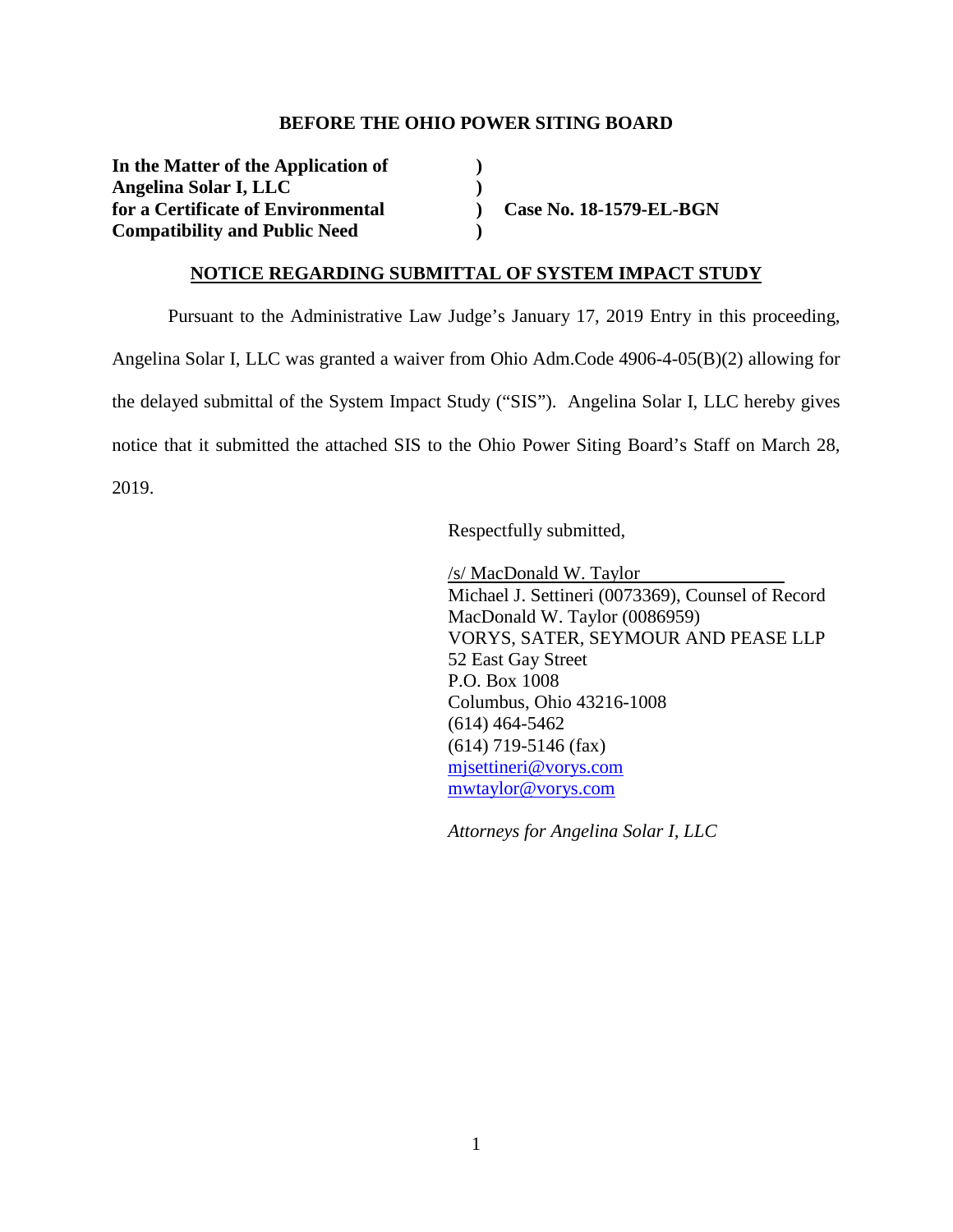#### **CERTIFICATE OF SERVICE**

The Ohio Power Siting Board's e-filing system will electronically serve notice of the filing of this document on the parties referenced in the service list of the docket card who have electronically subscribed to this case. In addition, the undersigned certifies that a courtesy copy of the foregoing document is also being served upon the persons below via electronic mail this 1st day of April 2019.

/s/ MacDonald W. Taylor

Jodi Bair Jodi.bair@ohioattorneygeneral.gov

Dylan Borchers dborchers@bricker.com

Kathryn West kwest@prebco.org

W. Joseph Scholler jscholler@fbtlaw.com

Thaddeus Boggs tboggs@fbtlaw.com

Chad Endsley cendsley@ofbf.org

Leah Curtis lcurtis@ofbf.org

Amy Milam amilam@ofbf.org

Jack Van Kley jvankley@vankleywalker.com

Chris Walker cwalker@vankleywalker.com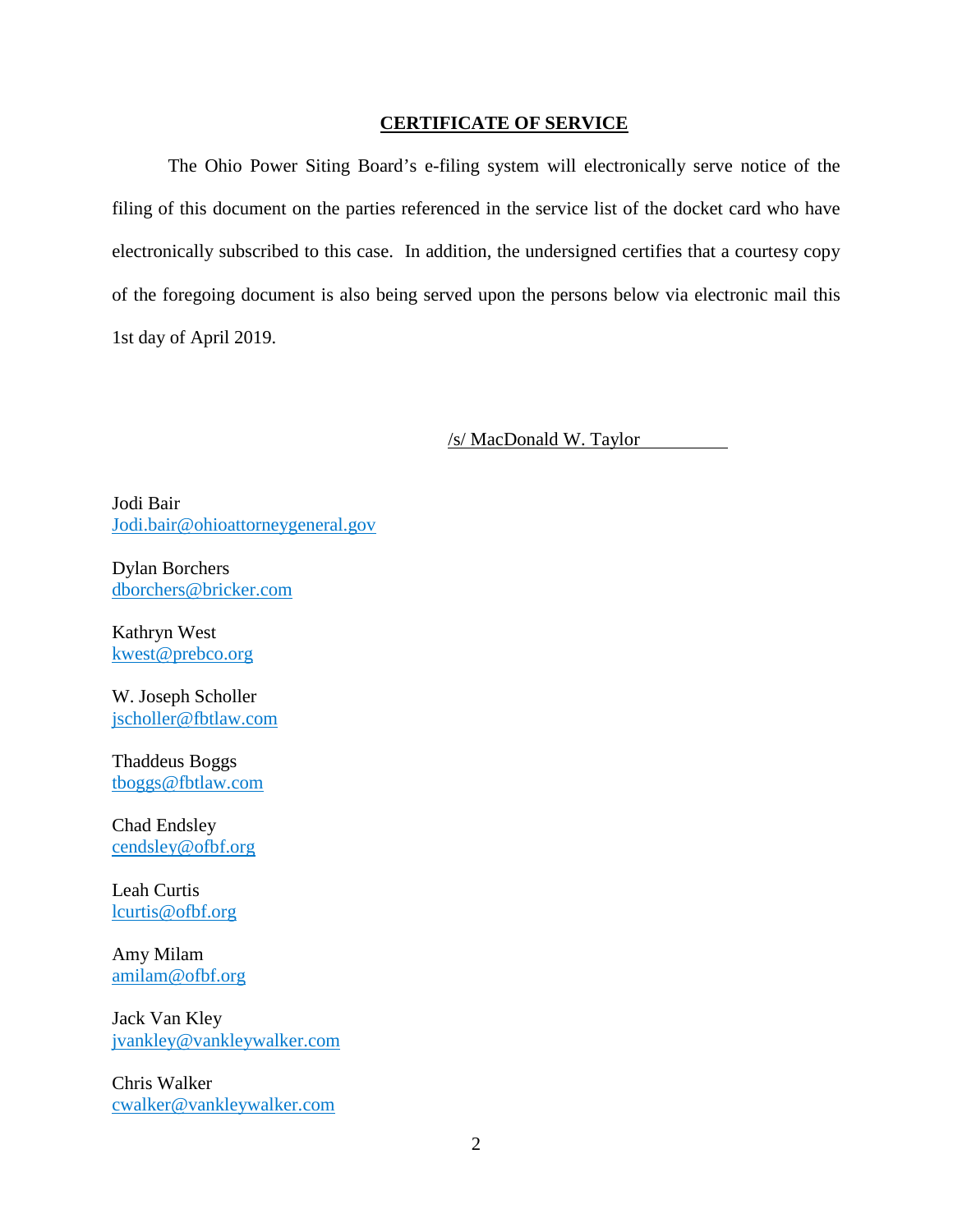# *Generation Interconnection Impact Study Report*

# *For*

# *PJM Generation Interconnection Request Queue Position AC2-111*

*College Corner 138 kV* 

**March 2019**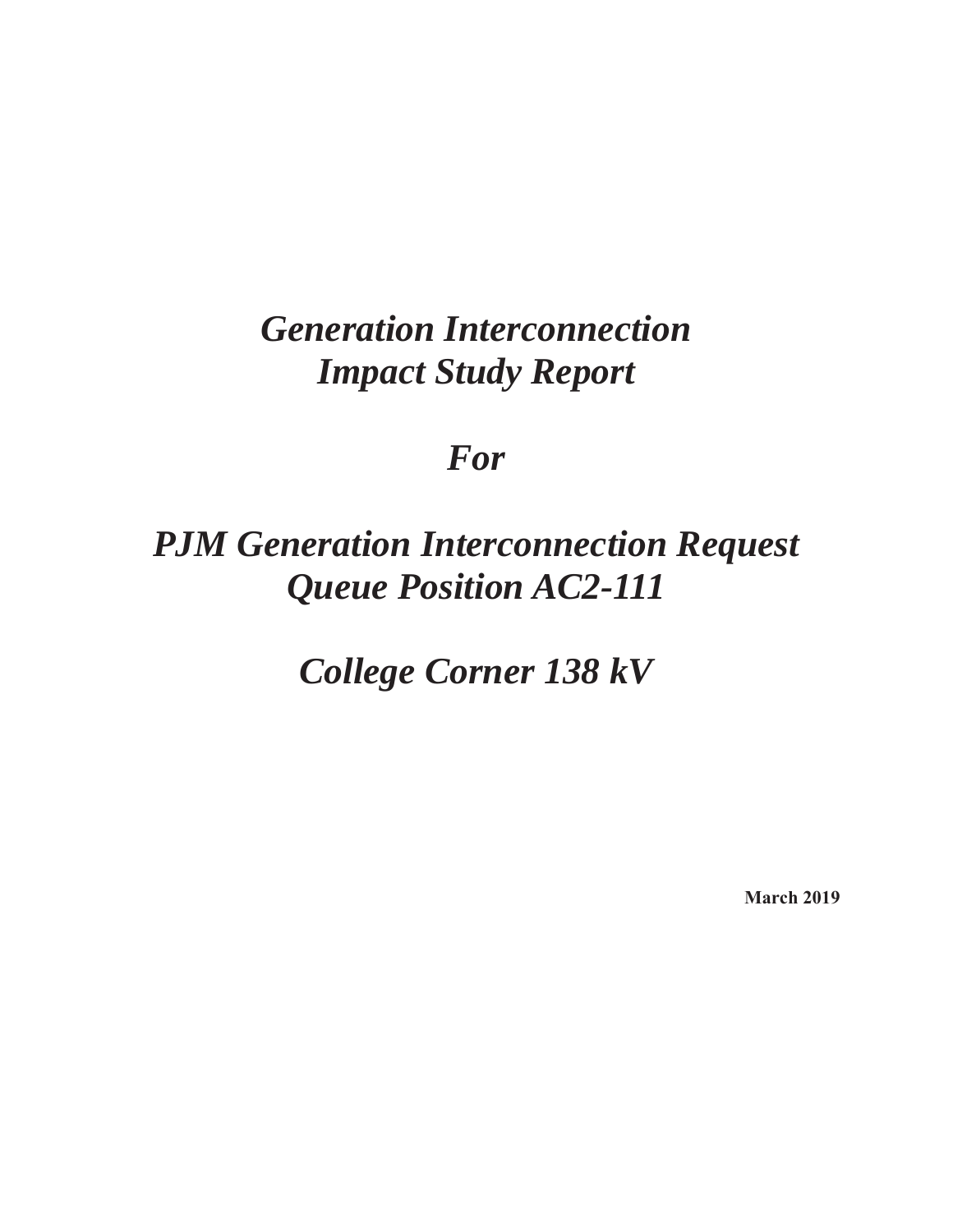# **Preface**

The intent of the System Impact Study is to determine a plan, with approximate cost and construction time estimates, to connect the subject generation interconnection project to the PJM network at a location specified by the Interconnection Customer. As a requirement for interconnection, the Interconnection Customer may be responsible for the cost of constructing: (1) Direct Connections, which are new facilities and/or facilities upgrades needed to connect the generator to the PJM network, and (2) Network Upgrades, which are facility additions, or upgrades to existing facilities, that are needed to maintain the reliability of the PJM system. All facilities required for interconnection of a generation interconnection project must be designed to meet the technical specifications (on PJM web site) for the appropriate transmission owner.

In some instances a generator interconnection may not be responsible for 100% of the identified network upgrade cost because other transmission network uses, e.g. another generation interconnection or merchant transmission upgrade, may also contribute to the need for the same network reinforcement.

The System Impact Study estimates do not include the feasibility, cost, or time required to obtain property rights and permits for construction of the required facilities. The project developer is responsible for the right of way, real estate, and construction permit issues. For properties currently owned by Transmission Owners, the costs may be included in the study.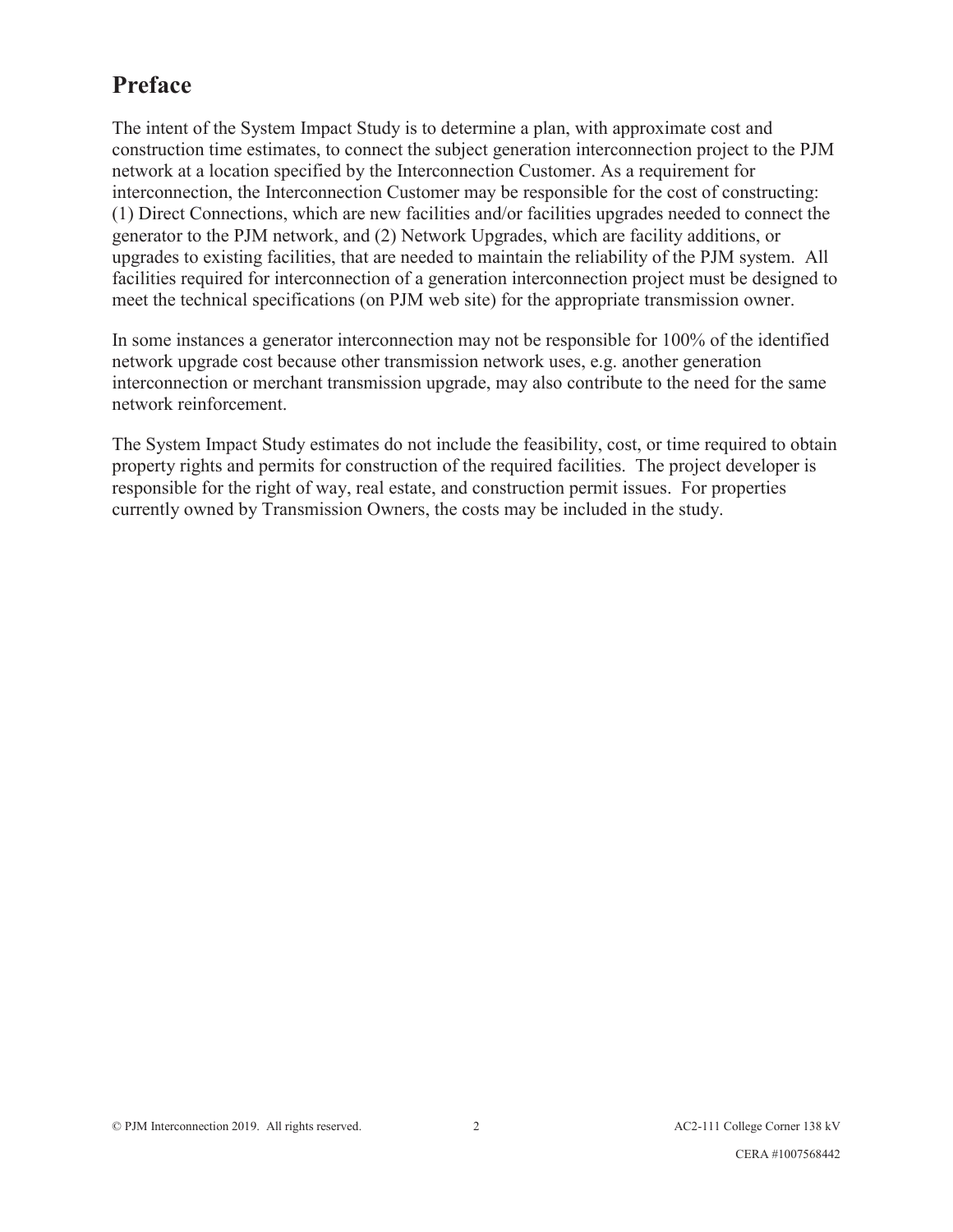# **General**

Angelina Solar I, LLC proposes to install PJM Project #AC2-111, an 80.0 MW (30.4 MW Capacity) solar generating facility in Preble County, Ohio (see Figure 2). The point of interconnection will be a direct connection to AEP's College Corner 138 kV substation in Union County, Indiana (see Figure 1).

The requested in service date is July 1, 2019.

# **Attachment Facilities**

#### **Point of Interconnection (College Corner 138 kV Substation)**

To accommodate the interconnection at the College Corner 138 kV substation, the College Corner substation will have to be expanded requiring the installation of two (2) additional 138 kV circuit breakers (see Figure 1). Installation of associated protection and control equipment, 138 kV line risers, SCADA, and 138 kV revenue metering will also be required. AEP reserves the right to specify the final acceptable configuration considering design practices, future expansion, and compliance requirements.

#### College Corner Station Work:

- Expand the College Corner substation: Install two (2) additional 138 kV circuit breakers (see Figure 1). Installation of associated protection and control equipment, 138 kV line risers and SCADA will also be required.
	- **Estimated Station Cost: \$3,000,000**

## **Non-Direct Connection Cost Estimate**

The total preliminary cost estimate for Non-Direct Connection work is given in the following table below:

For AEP building Non-Direct Connection cost estimates:

| <b>Description</b>      | <b>Estimated Cost</b> |
|-------------------------|-----------------------|
| 138 kV Revenue Metering | \$250,000             |
| <b>Total</b>            | \$250,000             |



# **Interconnection Customer Requirements**

It is understood that Angelina Solar I is responsible for all costs associated with this interconnection. The cost of Angelina Solar's generating plant and the costs for the line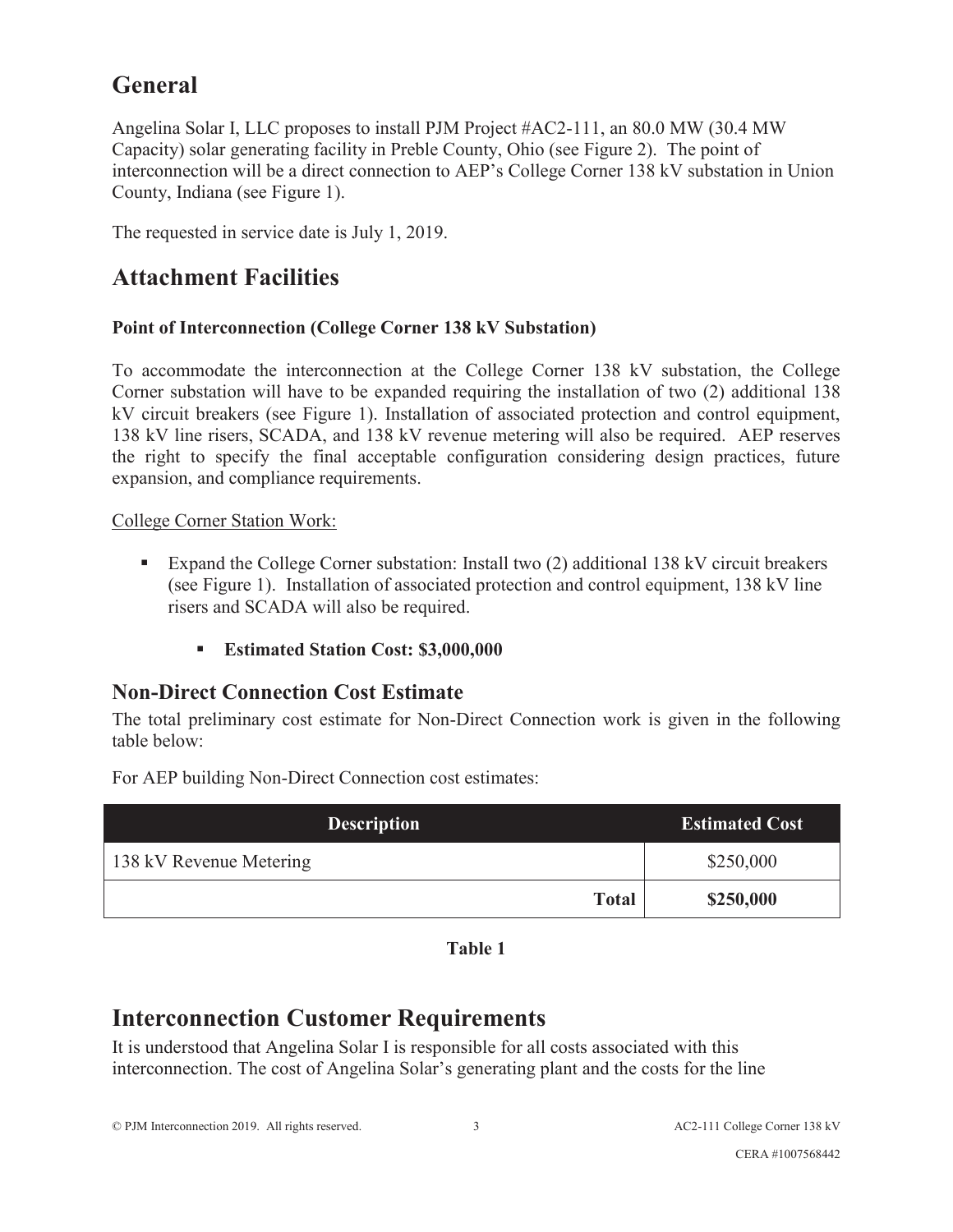connecting the generating plant to the point of interconnection are not included in this report; these are assumed to be Angelina Solar's responsibility.

The Generation Interconnection Agreement does not in or by itself establish a requirement for American Electric Power to provide power for consumption at the developer's facilities. A separate agreement may be reached with the local utility that provides service in the area to ensure that infrastructure is in place to meet this demand and proper metering equipment is installed. It is the responsibility of the developer to contact the local service provider to determine if a local service agreement is required.

#### **Requirement from the PJM Open Access Transmission Tariff:**

- 1. An Interconnection Customer entering the New Services Queue on or after October 1, 2012 with a proposed new Customer Facility that has a Maximum Facility Output equal to or greater than 100 MW shall install and maintain, at its expense, phasor measurement units (PMUs). See Section 8.5.3 of Appendix 2 to the Interconnection Service Agreement as well as section 4.3 of PJM Manual 14D for additional information.
- 2. The Interconnection Customer may be required to install and/or pay for metering as necessary to properly track real time output of the facility as well as installing metering which shall be used for billing purposes. See Section 8 of Appendix 2 to the Interconnection Service Agreement as well as Section 4 of PJM Manual 14D for additional information.

## **Revenue Metering and SCADA Requirements**

### **PJM Requirements**

The Interconnection Customer will be required to install equipment necessary to provide Revenue Metering (KWH, KVARH) and real time data (KW, KVAR) for IC's generating Resource. See PJM Manuals M-01 and M-14D, and PJM Tariff Sections 24.1 and 24.2.

### **AEP Requirements**

The Interconnection Customer will be required to comply with all AEP Revenue Metering Requirements for Generation Interconnection Customers. The Revenue Metering Requirements may be found within the "Requirements for Connection of New Facilities or Changes to Existing Facilities Connected to the AEP Transmission System" document located at the following link:

http://www.pjm.com/~/media/planning/plan-standards/private-aep/aep-interconnectionrequirements.ashx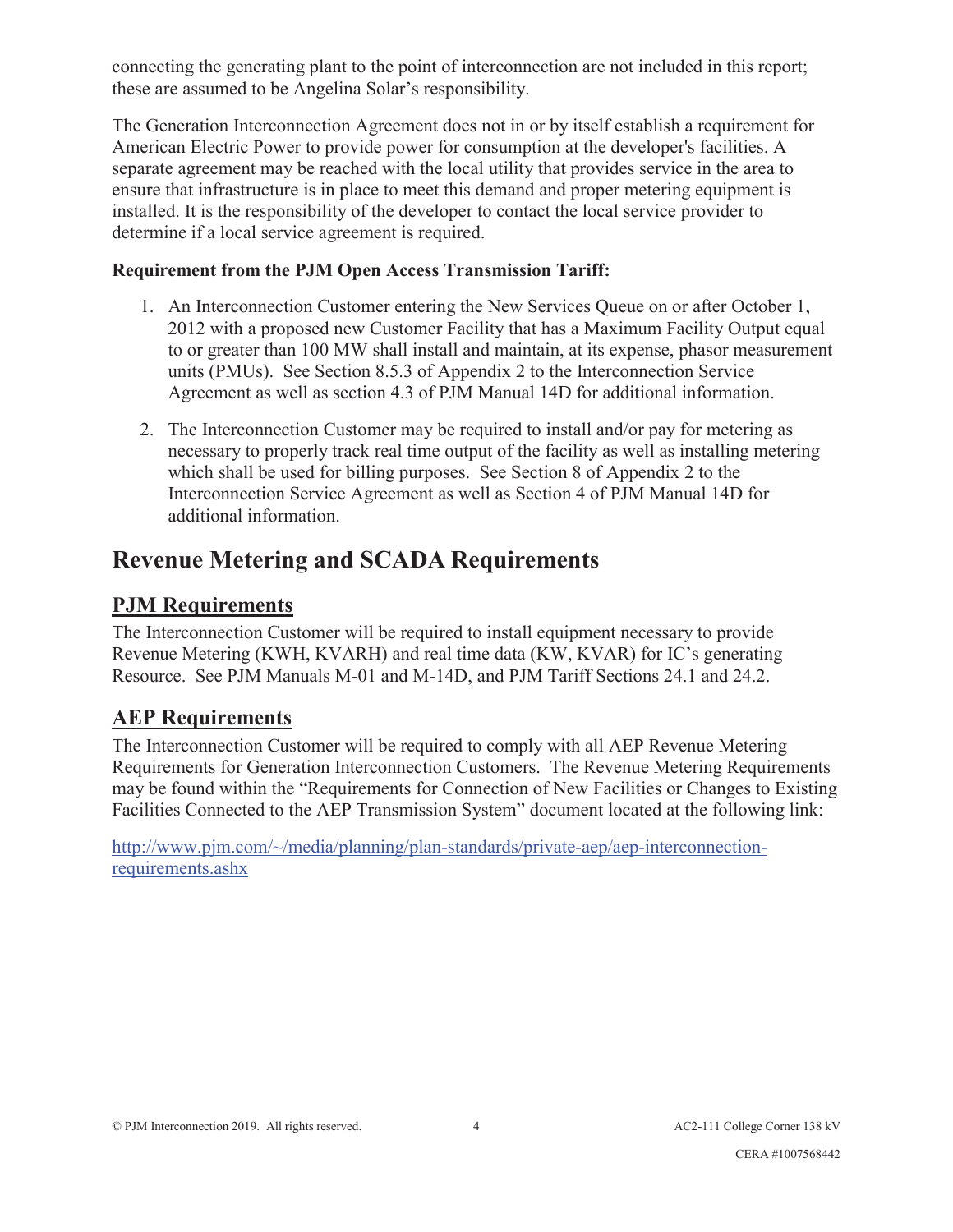#### **Network Impacts**

The Queue Project AC2-111 was evaluated as a 80.0 MW (Capacity 30.4 MW) injection into the College Corner 138 kV substation in the AEP area. Project AC2-111 was evaluated for compliance with applicable reliability planning criteria (PJM, NERC, NERC Regional Reliability Councils, and Transmission Owners). Project AC2-111 was studied with a commercial probability of 100%. Potential network impacts were as follows:

#### **Base Case Used**

Summer Peak Analysis – 2020 Case

#### **Contingency Descriptions**

The following contingencies resulted in overloads:

None

#### **Generator Deliverability**

*(Single or N-1 contingencies for the Capacity portion only of the interconnection)* 

None

#### **Multiple Facility Contingency**

*(Double Circuit Tower Line, Fault with a Stuck Breaker, and Bus Fault contingencies for the full energy output)* 

None

### **Contribution to Previously Identified Overloads**

*(This project contributes to the following contingency overloads, i.e. "Network Impacts", identified for earlier generation or transmission interconnection projects in the PJM Queue)* 

None

### **Steady-State Voltage Requirements**

None

### **Stability Analysis**

No stability criteria violations were identified, however, the project as presently specified requires addition of 15.05 MVAr to meet the 0.95 lagging power factor requirement.

### **Short Circuit**

*(Summary of impacted circuit breakers)* 

New circuit breakers found to be over-duty:

None

© PJM Interconnection 2019. All rights reserved. 5 5 AC2-111 College Corner 138 kV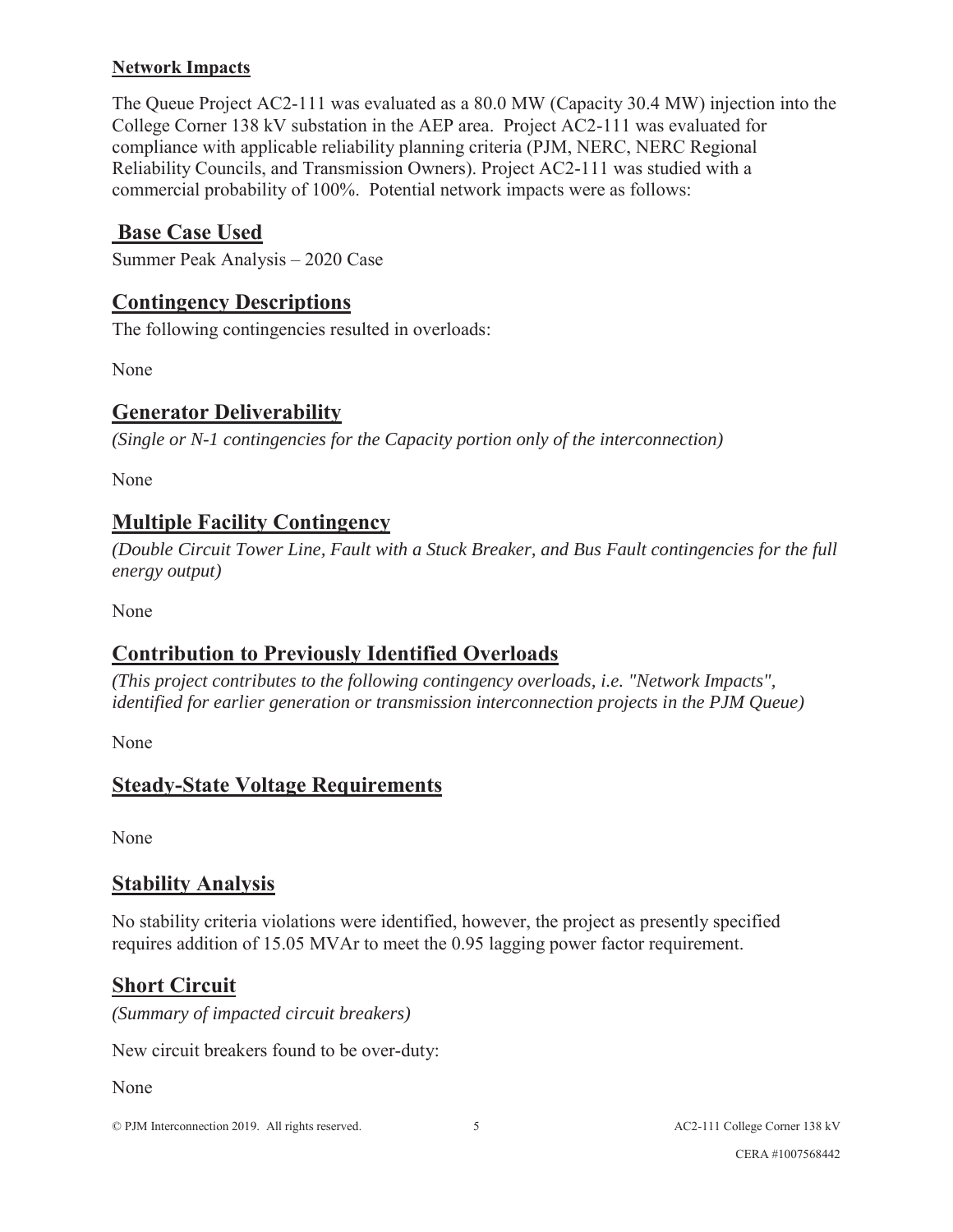## **Affected System Analysis & Mitigation**

#### **LGEE Impacts:**

None

#### **MISO Impacts:**

None

#### **Duke, Progress & TVA Impacts:**

None

## **Delivery of Energy Portion of Interconnection Request**

PJM also studied the delivery of the energy portion of this interconnection request. Any problems identified below are likely to result in operational restrictions to the project under study. The developer can proceed with network upgrades to eliminate the operational restriction at their discretion by submitting a Merchant Transmission Interconnection request. Only the most severely overloaded conditions are listed. There is no guarantee of full delivery of energy for this project by fixing only the conditions listed in this section. With a Transmission Interconnection Request, a subsequent analysis will be performed, which will study all overload conditions associated with the overloaded element(s) identified.

None

#### **New System Reinforcements**

*(Upgrades required to mitigate reliability criteria violations, i.e. Network Impacts, initially caused by the addition of this project generation)* 

None

#### **Schedule**

It is anticipated that the time between receipt of executed agreements and Commercial Operation may range from 12 to 18 months if no line work is required. If line work is required, construction time would be between 24 to 36 months after signing an interconnection agreement.

**Note:** The time provided between anticipated normal completion of Facilities Studies, subsequent execution of ISA and ICSA documents, and the requested in service date is shorter than usual and will be difficult to achieve.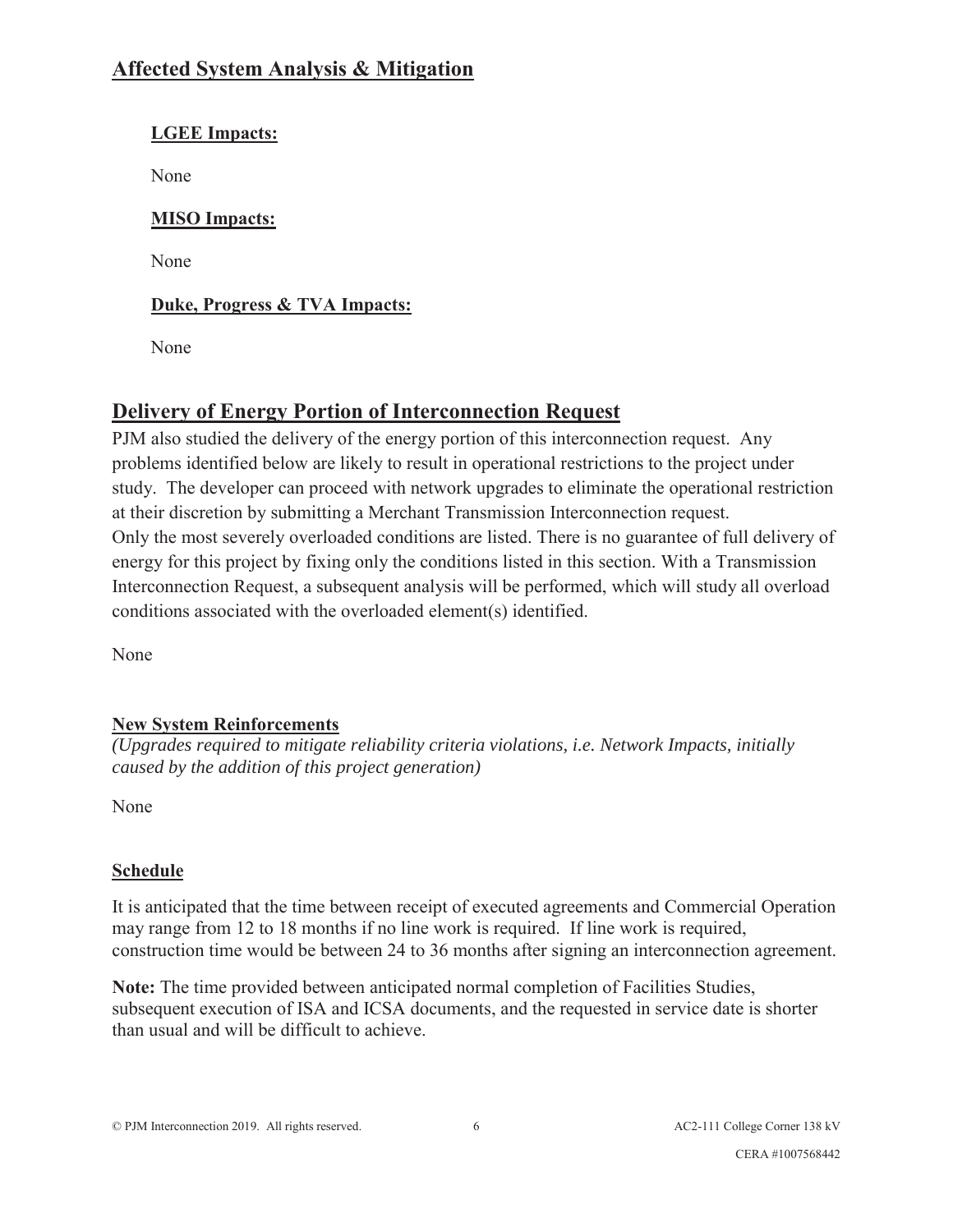#### **Conclusion**

Based upon the results of this Impact Study, the construction of the 80.0 MW (30.4 MW Capacity) solar generating facility of Angelina Solar I (PJM Project #AC2-111) will require the following additional interconnection charges. This plan of service will interconnect the proposed solar generating facility in a manner that will provide operational reliability and flexibility to both the AEP system and the Angelina Solar I generating facility.

| <b>Cost Breakdown for Point of Interconnection (College Corner 138 kV Substation)</b> |                                                   |                                                                                                                     |                       |
|---------------------------------------------------------------------------------------|---------------------------------------------------|---------------------------------------------------------------------------------------------------------------------|-----------------------|
| Network Upgrade Type                                                                  | <b>Network</b><br><b>Upgrade</b><br><b>Number</b> | <b>Description</b>                                                                                                  | <b>Estimated Cost</b> |
| <b>Attachment Cost</b>                                                                | n6034                                             | Expansion of College Corner 138 kV<br>substation and installation of associated<br>protection and control equipment | \$3,000,000           |
| <b>Non-Direct Connection</b><br><b>Network Upgrade</b>                                | n6035                                             | 138 kV Revenue Metering                                                                                             | \$250,000             |
|                                                                                       |                                                   | <b>Total</b>                                                                                                        | \$3,250,000           |

#### **Table 2**

The estimates are preliminary in nature, as they were determined without the benefit of detailed engineering studies. Final estimates will require an on-site review and coordination to determine final construction requirements.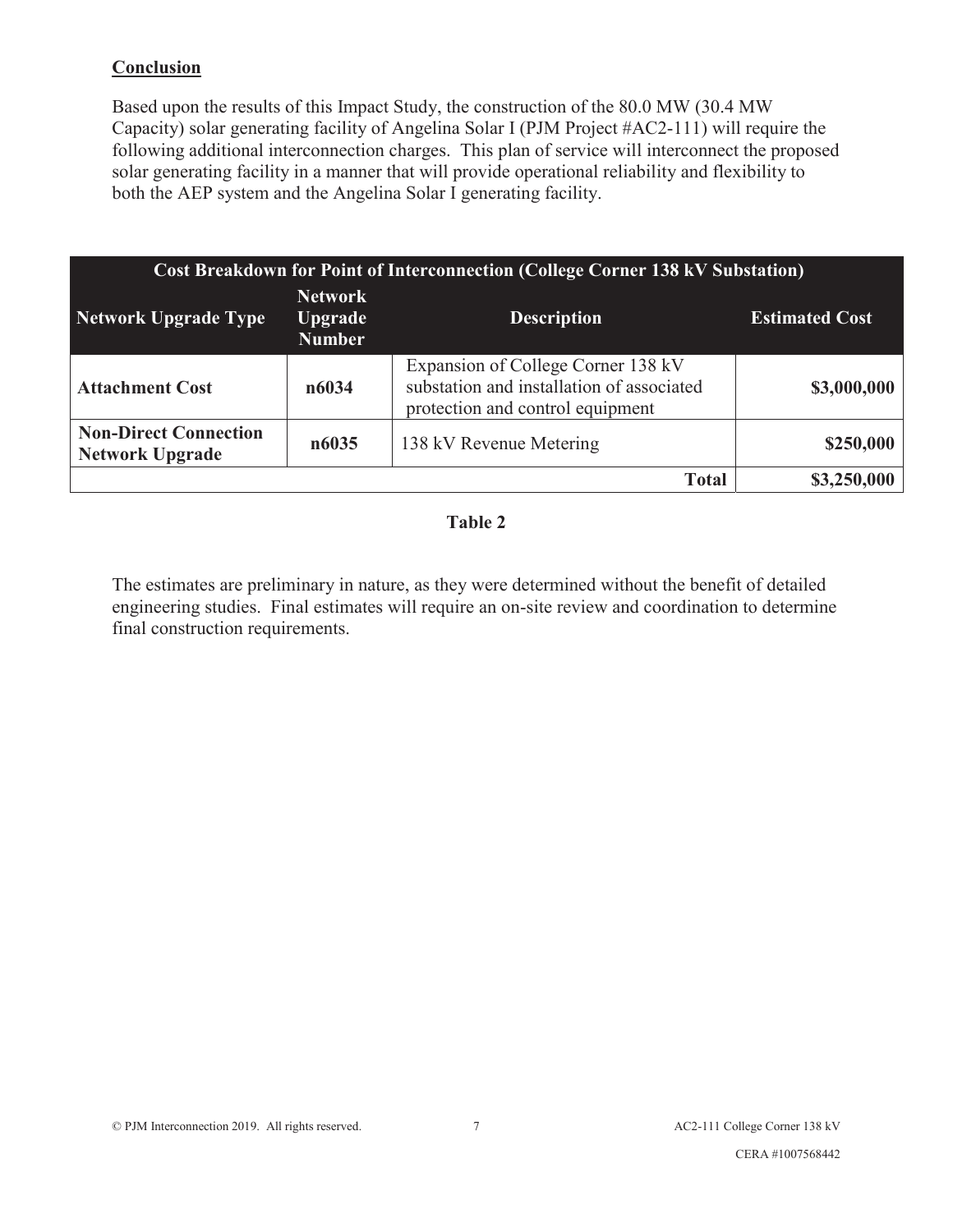#### **Figure 1: Point of Interconnection (College Corner 138 kV Substation)**



#### AC2-111 Point of Interconnection College Corner 138 kV



..... Future facility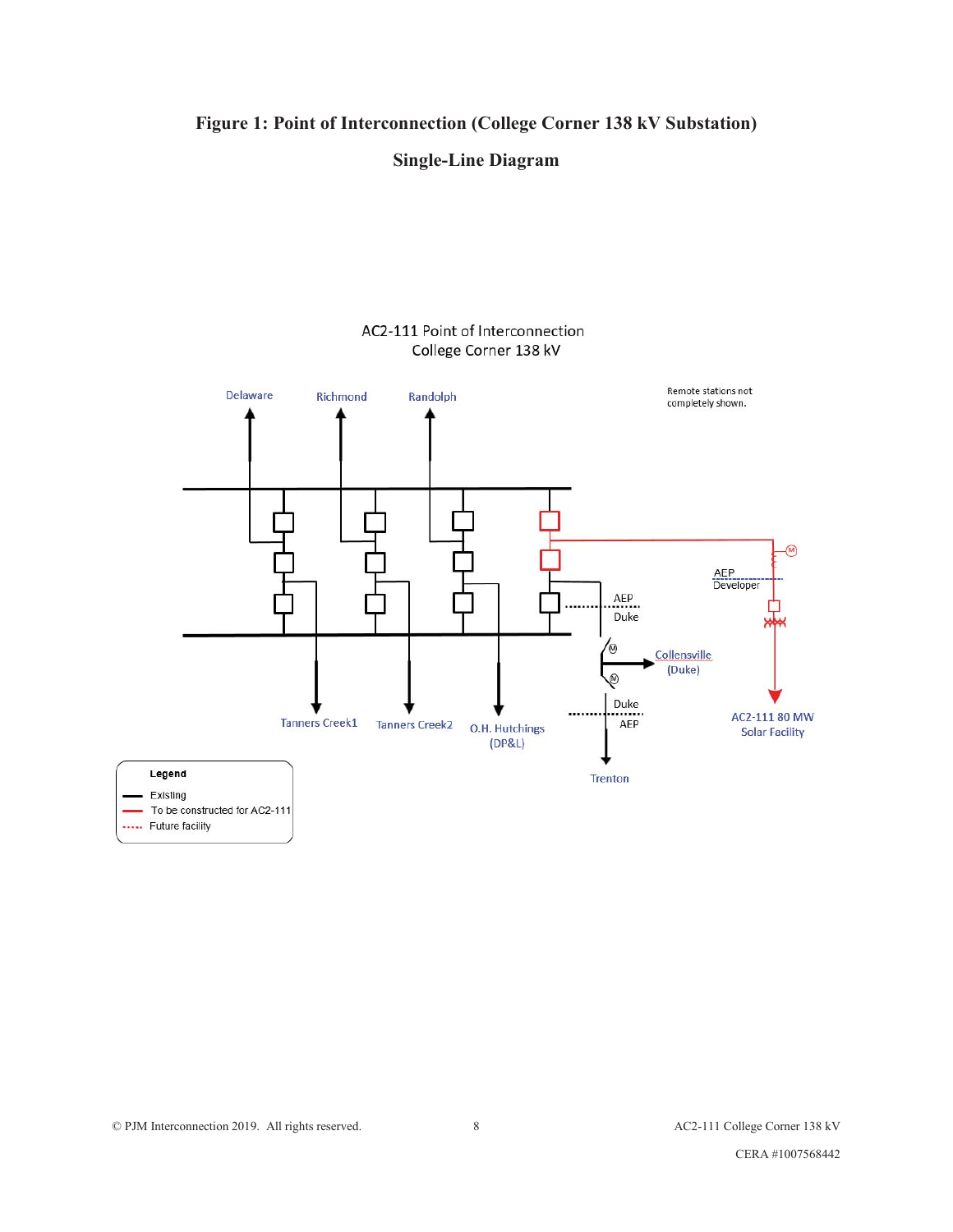## **Figure 2: Point of Interconnection (College Corner 138 kV Substation)**